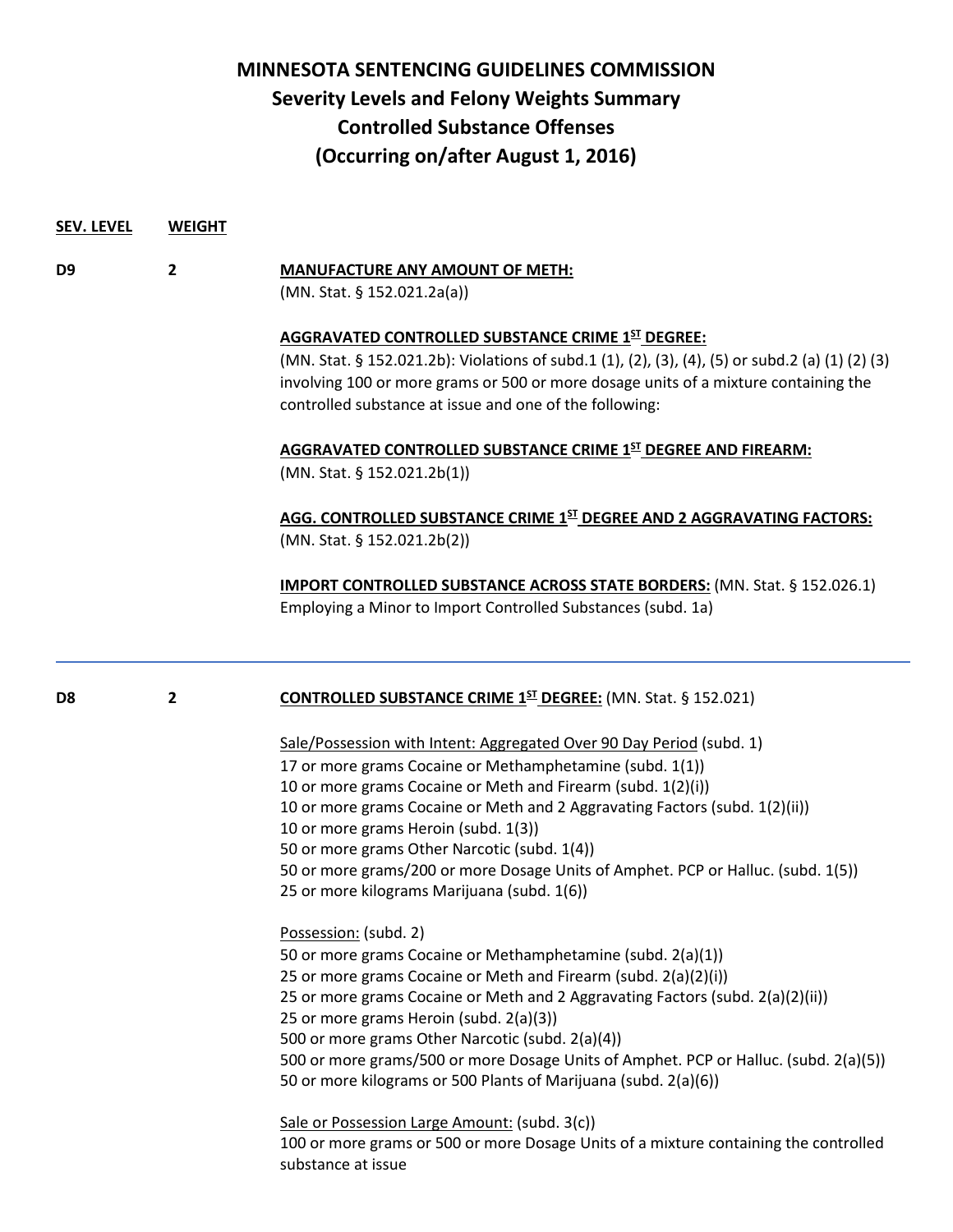| D7             | 1.5 | <b>CONTROLLED SUBSTANCE CRIME 2<sup>nd</sup> DEGREE:</b> (MN. Stat. § 152.022)                                                        |
|----------------|-----|---------------------------------------------------------------------------------------------------------------------------------------|
|                |     | Sale/Possession with Intent: Aggregated Over 90 Day Period (subd. 1)<br>10 or more grams Narcotic Drug Other than Heroin (subd. 1(1)) |
|                |     | 3 or more grams Cocaine or Meth and Firearm (subd. 1(2)(i))                                                                           |
|                |     | 3 or more grams Cocaine or Meth and 3 Aggravating Factors (subd. 1(2)(ii))                                                            |
|                |     | 3 or more grams Heroin (subd. 1(3))                                                                                                   |
|                |     | 10 or more grams/50 or more Dosage Units of Amphet. PCP or Halluc. (subd. 1(4))<br>10 or more kilograms Marijuana (subd. 1(5))        |
|                |     | Cocaine/Narcotic to Minor/Employs Minor (subd. 1(6))                                                                                  |
|                |     | Zone Offense* - Narcotic/LSD/MDA (subd. 1(7)(i))                                                                                      |
|                |     | Zone Offense* - Methamphetamine/Amphetamine (subd. 1(7)(ii))<br>Zone Offense* - 5 or more kilograms Marijuana (subd. 1(7)(iii))       |
|                |     | Possession: (subd. 2)                                                                                                                 |
|                |     | 25 or more grams Cocaine or Methamphetamine (subd. 2(a)(1))                                                                           |
|                |     | 10 or more grams Cocaine or Meth and Firearm (subd. 2(a)(2)(i))                                                                       |
|                |     | 10 or more grams Cocaine or Meth and 3 Aggravating Factors (subd. 2(a)(2)(ii))                                                        |
|                |     | 6 or more grams Heroin (subd. 2(a)(3))                                                                                                |
|                |     | 50 or more grams Other Narcotic (subd. 2(a)(4))                                                                                       |
|                |     | 50 or more grams/100 or more Dosage Units of Ampet. PCP or Halluc. (subd. 2(a)(5))                                                    |
|                |     | 25 or more kilograms or 100 Plants of Marijuana (subd. 2(a)(6))                                                                       |
|                |     |                                                                                                                                       |
|                | 1.5 | <b>CONTROLLED SUBSTANCE CRIME 3rd DEGREE:</b> (MN. Stat. § 152.023)                                                                   |
|                |     | Sale/Possession with Intent: Aggregated Over 90 Day Period (subd. 1)                                                                  |
| D <sub>6</sub> |     | Narcotic Drug, including Cocaine, Meth, and Heroin (subd. 1(1))                                                                       |
|                |     | 10 or more Dosage Units of PCP or Hallucinogen (subd. 1(2))                                                                           |
|                |     | Schedule I, II, III to Minor (not Narcotic) (subd. 1(3))                                                                              |
|                |     | Schedule I, II, III Employs Minor (not Narcotic) (subd. 1(4))                                                                         |
|                |     | 5 or more kilograms Marijuana (subd. 1(5))                                                                                            |
|                |     | Possession: (subd. 2)                                                                                                                 |
|                |     | 10 or more grams Narcotic Drug other than Heroin (subd. 2(a)(1))                                                                      |
|                |     | 3 or more grams of Heroin (subd. 2(a)(2))                                                                                             |
|                |     | 50 or more Dosage Units Narcotic (subd. 2(a)(3))                                                                                      |
|                |     | Zone Offense <sup>*</sup> - Schedule I & II Narcotic/5+ Dosage Units LSD/MDA (subd. 2(a)(4))                                          |
|                |     | 10 or more kilograms of Marijuana (subd. 2(a)(5))                                                                                     |
|                |     | Zone Offense* - Methamphetamine/Amphetamine (subd. 2(a)(6))                                                                           |
|                |     | FAILURE TO AFFIX STAMP ON COCAINE: (MN. Stat. § 297D.09.1)                                                                            |
|                |     | <b>FAILURE TO AFFIX STAMP ON PCP/HALLUCINOGEN/LSD: (MN. Stat. § 297D.09.1)</b>                                                        |

l

**FAILURE TO AFFIX STAMP ON REMAINING SCHEDULE I AND II NARCOTICS:**

<span id="page-1-0"></span><sup>\*</sup>Park zone, school zone, public housing zone, drug treatment facility. See, Minn. Stat. [https://www.revisor.mn.gov/statutes/?id=152.01,](https://www.revisor.mn.gov/statutes/?id=152.01) subds. 12a, 14a, 19, 22.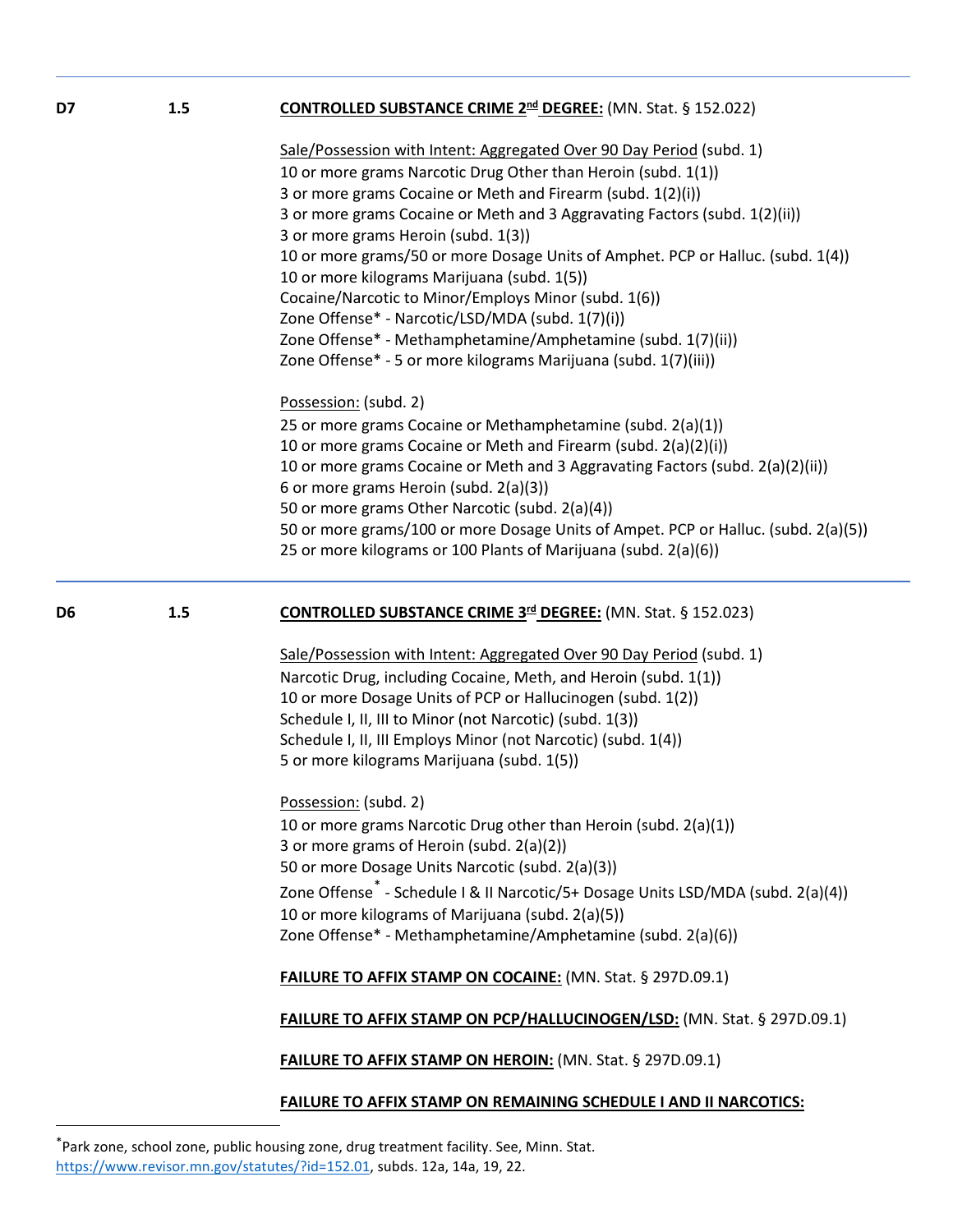| D <sub>5</sub> | $\mathbf{1}$ | POSSESS SUBSTANCES- INTENT TO MANUFACTURE METH: (MN. Stat. § 152.0262)                                                                             |
|----------------|--------------|----------------------------------------------------------------------------------------------------------------------------------------------------|
| D4             | $\mathbf{1}$ | <b>CONTROLLED SUBSTANCE CRIME 4th DEGREE:</b> (MN. Stat. § 152.024)                                                                                |
|                |              | Sale/Possession with Intent: (subd. 1)                                                                                                             |
|                |              | Schedule I, II, III (except Marijuana) (subd. 1(1))                                                                                                |
|                |              | Schedule IV or V to Minor (subd. 1(2))                                                                                                             |
|                |              | Employs Minor to sell Schedule IV or V (subd. 1(3))                                                                                                |
|                |              | Zone Offense* - MJ (subd. 1(4))                                                                                                                    |
|                |              | Possession: (subd. 2)                                                                                                                              |
|                |              | 10 or more Dosage Units of PCP or Hallucinogen (subd. 2(1))                                                                                        |
|                |              | Schedule I, II, III (except MJ) with intent (subd. 2(2))                                                                                           |
| D <sub>3</sub> | $\mathbf{1}$ | ANHYDROUS AMMONIA (TAMPER/THEFT/TRANSPORT): (MN. Stat. § 152.136.2)                                                                                |
|                |              |                                                                                                                                                    |
|                |              | METH CRIMES INVOLVING CHILDREN/VULNERABLE ADULTS: (MN. Stat. § 152.137.2)                                                                          |
| D <sub>2</sub> | 0.5          | <b>CONTROLLED SUBSTANCE CRIME 5th DEGREE:</b> (MN. Stat. § 152.025)                                                                                |
|                |              |                                                                                                                                                    |
|                |              | Sale/Possession with Intent: (subd. 1)                                                                                                             |
|                |              | Marijuana (subd. 1(1))<br>Schedule IV (subd. 1(2))                                                                                                 |
|                |              |                                                                                                                                                    |
|                |              | Felony Possession: (subd. 2 w/ ref. to subd. 4(b))                                                                                                 |
|                |              | Schedule I, II, III (includes MJ - not small amount/Narc/PCP/Hallucinogen) (subd. 2(1))                                                            |
|                |              | Procurement by Fraud (subd. 2(2))                                                                                                                  |
|                |              | Procurement by Fraud - fraud or deceit (subd. 2(2)(i))                                                                                             |
|                |              | Procurement by Fraud - false name or false credit (subd. 2(2)(ii))<br>Procurement by Fraud – assume identity of authorized person (subd. 2(2)(ii)) |
|                |              |                                                                                                                                                    |
|                |              | <b>SALE OF SYNTHETIC CANNABINOIDS:</b> (MN. Stat. § 152.027.6(c))                                                                                  |
|                |              | <b>MEDICAL CANNABIS VIOLATIONS (FALSE RECORDS):</b> (MN. Stat. § 152.33.4)                                                                         |
|                |              | <b>FAILURE TO AFFIX STAMP ON REMAINING SCHEDULE I, II, AND III NON NARCOTICS:</b>                                                                  |
|                |              | (MN. Stat. § 297D.09.1)                                                                                                                            |
| D <sub>1</sub> | 0.5          | <b>SALE OF SIMULATED CONTROLLED SUBSTANCE: (MN. Stat. § 152.097)</b>                                                                               |
|                |              | <b>MEDICAL CANNABIS VIOLATIONS (INTENTIONAL DIVERSION):</b> (MN. Stat. § 152.33.1)                                                                 |

l

<span id="page-2-0"></span><sup>∗</sup> Park zone, school zone, public housing zone, drug treatment facility. See, Minn. Stat. [https://www.revisor.mn.gov/statutes/?id=152.01,](https://www.revisor.mn.gov/statutes/?id=152.01) subds. 12a, 14a, 19, 22.